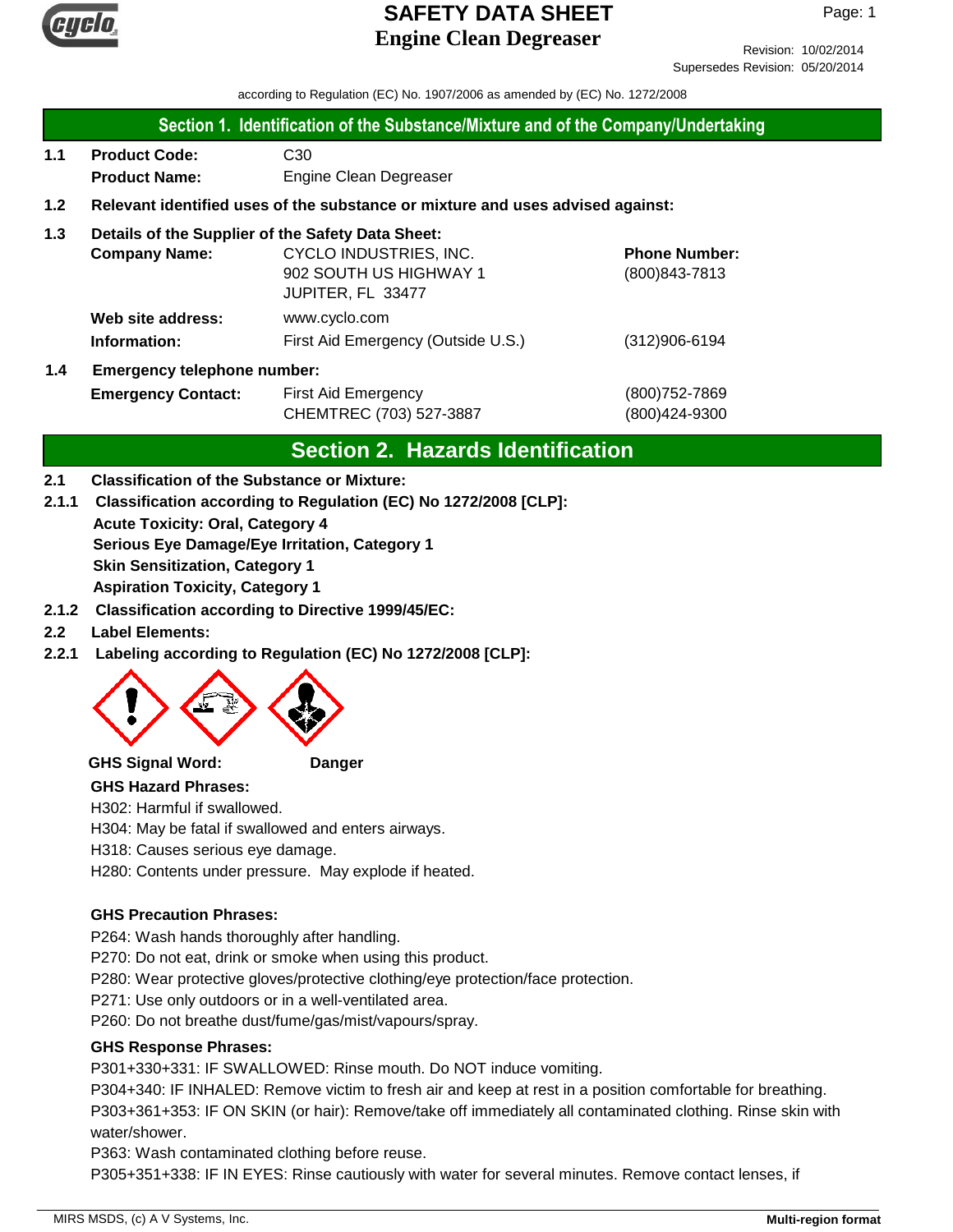

Page: 2

Revision: 10/02/2014 Supersedes Revision: 05/20/2014

present and easy to do. Continue rinsing. P309+311: Call a POISON CENTER or doctor/physician if exposed or you feel unwell.

## **GHS Storage and Disposal Phrases:**

P501: Dispose of contents/container in accordance with local/regional/national/international regulation.

## **2.2.2 Labeling according to Directive 1999/45/EC:**



### **2.3 Adverse Human Health Effects and Symptoms:**

- **2.3.1 Inhalation:** Respiratory irritation, headache, nausea, fatigue, drowsiness, impaired coordination.
- **2.3.2** Contact may dry the skin; prolonged contact may cause moderate irritation.
- **2.3.3** Liquid or vapor can cause moderate to severe irritation.

## **Section 3. Composition/Information on Ingredients**

| CAS#       | Hazardous Components (Chemical Name)/<br><b>REACH Registration No.</b> | Concentration | EC No./<br>EC Index No.   | <b>Risk Phrases/</b><br><b>GHS Classification</b>                |
|------------|------------------------------------------------------------------------|---------------|---------------------------|------------------------------------------------------------------|
| 64742-47-8 | Hydrotreated light distillate (petroleum)                              | 91.0%         | 265-149-8<br>649-422-00-2 | Xn: R65<br>Asp. Toxic. 1: H304                                   |
| 68439-46-3 | Alcohol ethoxylate                                                     | 3.0%          | ΝA<br>ΝA                  | No phrases apply.<br>Acute Tox.(O) 4: H302<br>Eye Damage 1: H318 |
| 124-38-9   | Carbon dioxide                                                         | 3.0%          | 204-696-9<br>ΝA           | No phrases apply.<br>No data available.                          |

# **Section 4. First Aid Measures**

Description of First Aidlf swallowed, do not induce vomiting. If inhaled, remove to fresh air. If not breathing give artificial respiration. If breathing is difficult give oxygen. If in eyes, rinse cautiously with water for several minutes. Remove contact lenses, if present and easy to do. Continue rinsing. In case of skin contact, remove contaminated clothing and shoes and launder before reuse. Wash with soap and water for 15 minutes. Call physician immediately if adverse reaction occurs. **Measures: 4.1**

# **Section 5. Fire Fighting Measures**

**5.1 Suitable Extinguishing** Foam, CO2, dry chemical, water fog. **Media:**

| 5.2 | <b>Flammable Properties</b><br>and Hazards:   | Water may be used to cool containers to prevent pressure build up & explosion when<br>exposed to extreme heat. If water is used, fog nozzles preferred.                                                                                                                                                                                                                              |
|-----|-----------------------------------------------|--------------------------------------------------------------------------------------------------------------------------------------------------------------------------------------------------------------------------------------------------------------------------------------------------------------------------------------------------------------------------------------|
|     | <b>Flammability</b><br><b>Classification:</b> | NFPA Level 2 Aerosol                                                                                                                                                                                                                                                                                                                                                                 |
|     | Flash Pt:                                     | $= 70.00 \text{ C} (158.0 \text{ F})$<br>Method Used: Pensky-Marten Closed Cup                                                                                                                                                                                                                                                                                                       |
|     | <b>Explosive Limits:</b>                      | LEL: No data.<br>UEL: No data.                                                                                                                                                                                                                                                                                                                                                       |
|     | <b>Autoignition Pt:</b>                       | No data.                                                                                                                                                                                                                                                                                                                                                                             |
| 5.3 | <b>Fire Fighting</b><br><b>Instructions:</b>  | Wear approved positive-pressure self-contained breathing apparatus and protective<br>clothing. Closed containers may explode from internal pressure build up when exposed<br>to extreme heat & discharge contents. Vapor accumulation can flash or explode if<br>ignited. Overexposure to decomposition products may cause a health hazard.<br>Symptoms may not be readily apparent. |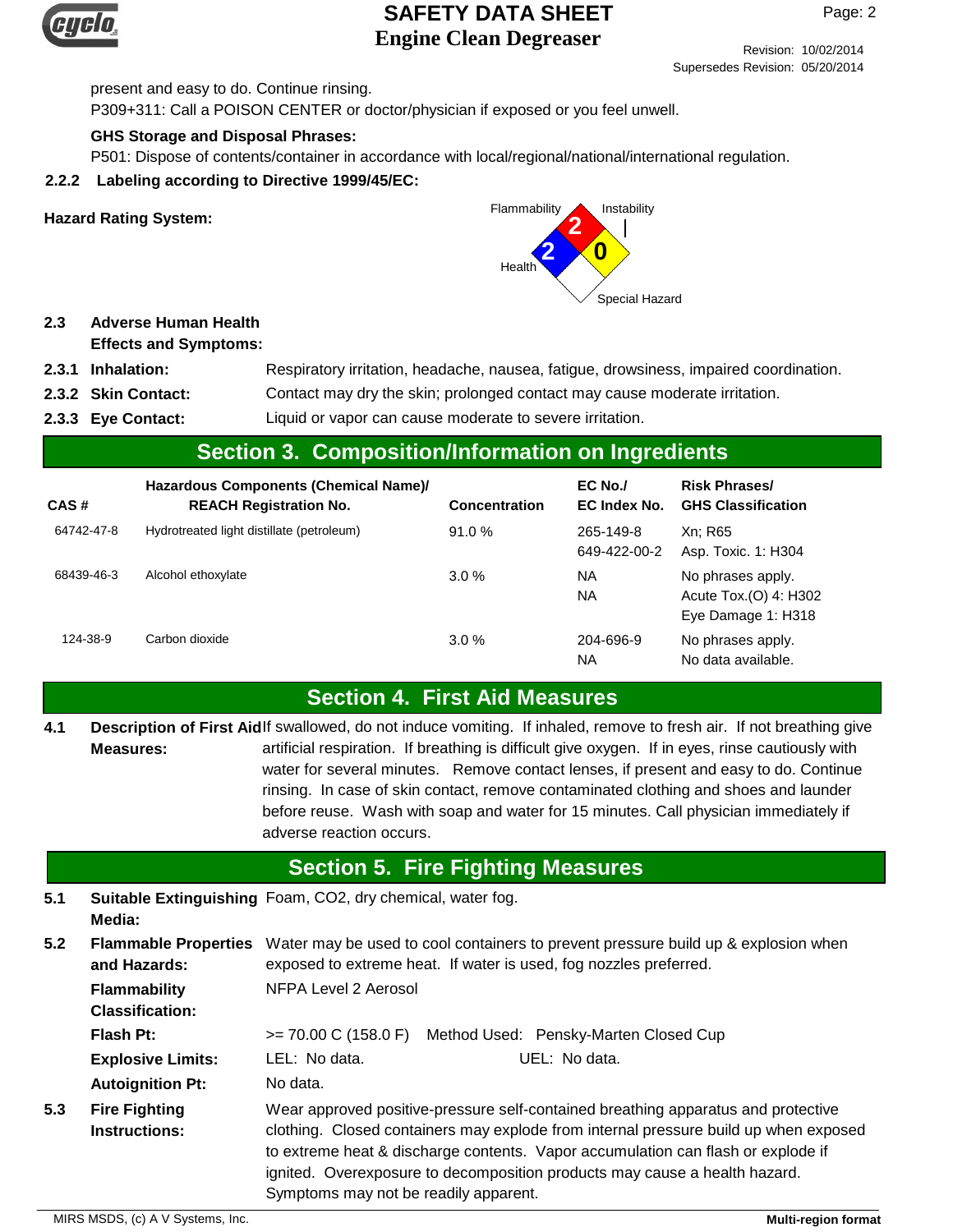

Revision: 10/02/2014 Supersedes Revision: 05/20/2014

|     | <b>Section 6. Accidental Release Measures</b>                                    |                                                                                                                                                                                                                                                                                                                   |  |  |
|-----|----------------------------------------------------------------------------------|-------------------------------------------------------------------------------------------------------------------------------------------------------------------------------------------------------------------------------------------------------------------------------------------------------------------|--|--|
| 6.3 | <b>Methods and Material</b><br><b>For Containment and</b><br><b>Cleaning Up:</b> | Avoid breathing vapors. Ventilate area. Remove all sources of ignition. Clean up area<br>with absorbent material & place in closed containers for disposal.                                                                                                                                                       |  |  |
|     |                                                                                  | <b>Section 7. Handling and Storage</b>                                                                                                                                                                                                                                                                            |  |  |
| 7.1 | <b>Precautions To Be</b><br><b>Taken in Handling:</b>                            | Wash hands thoroughly after handling. Do not eat, drink or smoke when using this<br>product. Wear protective gloves/protective clothing/eye protection/face protection. Use<br>only outdoors or in a well-ventilated area. Do not breathe<br>dust/fume/gas/mist/vapours/spray. Keep out of the reach of children. |  |  |
| 7.2 | <b>Precautions To Be</b><br><b>Taken in Storing:</b>                             | Do not store above 120 degrees F.                                                                                                                                                                                                                                                                                 |  |  |
|     | <b>Section 8. Exposure Controls/Personal Protection</b>                          |                                                                                                                                                                                                                                                                                                                   |  |  |

| 8.1<br><b>Exposure Parameters:</b> |
|------------------------------------|
|------------------------------------|

| CAS#       | <b>Partial Chemical Name</b>              | <b>Britain EH40</b>                                            | <b>France VL</b>                  | <b>Europe</b>       |
|------------|-------------------------------------------|----------------------------------------------------------------|-----------------------------------|---------------------|
| 64742-47-8 | Hydrotreated light distillate (petroleum) | No data.                                                       | No data.                          | No data.            |
| 68439-46-3 | Alcohol ethoxylate                        | No data.                                                       | No data.                          | No data.            |
| 124-38-9   | Carbon dioxide                            | TWA: 9150 mg/m3 (5000 ppm)<br>STEL: 27400 mg/m3 (15000<br>ppm) | TWA: 9000 mg/m3 (5000<br>ppm)     | TWA: 9000 mg/m3     |
| CAS#       | <b>Partial Chemical Name</b>              | <b>OSHA TWA</b>                                                | <b>ACGIH TWA</b>                  | <b>Other Limits</b> |
| 64742-47-8 | Hydrotreated light distillate (petroleum) | No data.                                                       | TLV: 200 mg/m3                    | No data.            |
| 68439-46-3 | Alcohol ethoxylate                        | No data.                                                       | No data.                          | No data.            |
| 124-38-9   | Carbon dioxide                            | PEL: 5000 ppm                                                  | TLV: 5000 ppm<br>STEL: 30,000 ppm | No data.            |

### **8.2 Exposure Controls:**

**8.2.1 Engineering Controls** Sufficient to prevent inhalation of solvent vapors. General dilution and/or local exhaust ventilation in volume or pattern to keep PEL/TLV of most hazardous ingredient below acceptable limit & LEL below stated limit. **(Ventilation etc.):**

## **8.2.2 Personal protection equipment:**

| <b>Eye Protection:</b>                                                                                           | Chemical goggles; also wear a face shield if splashing hazard exists.                                                                                                                                                                                                           |  |  |  |
|------------------------------------------------------------------------------------------------------------------|---------------------------------------------------------------------------------------------------------------------------------------------------------------------------------------------------------------------------------------------------------------------------------|--|--|--|
| <b>Protective Gloves:</b>                                                                                        | Solvent resistant gloves required for prolonged or repeated contact.                                                                                                                                                                                                            |  |  |  |
| <b>Other Protective</b><br>Clothing:                                                                             | Use of solvent resistant aprons or other clothing is recommended.                                                                                                                                                                                                               |  |  |  |
| Respiratory Equipment Avoid breathing vapors. Use with adequate ventilation equal to out of doors. In restricted |                                                                                                                                                                                                                                                                                 |  |  |  |
| (Specify Type):                                                                                                  | areas, use approved chemical/mechanical filters designed to remove a combination of<br>particles & vapor. In confined areas, use approved air line type respirator or hood.<br>Self-contained breathing apparatus is required for vapor concentrations above PEL/TLV<br>limits. |  |  |  |
| ance Practices:                                                                                                  | Work/Hygienic/Mainten Use in a well ventilated area. To prevent vapor build up, open doors & windows or use<br>an explosion-proof exhaust fan to ensure fresh air exchange during & after use. Do not<br>breathe vapor, gas or spray mist.                                      |  |  |  |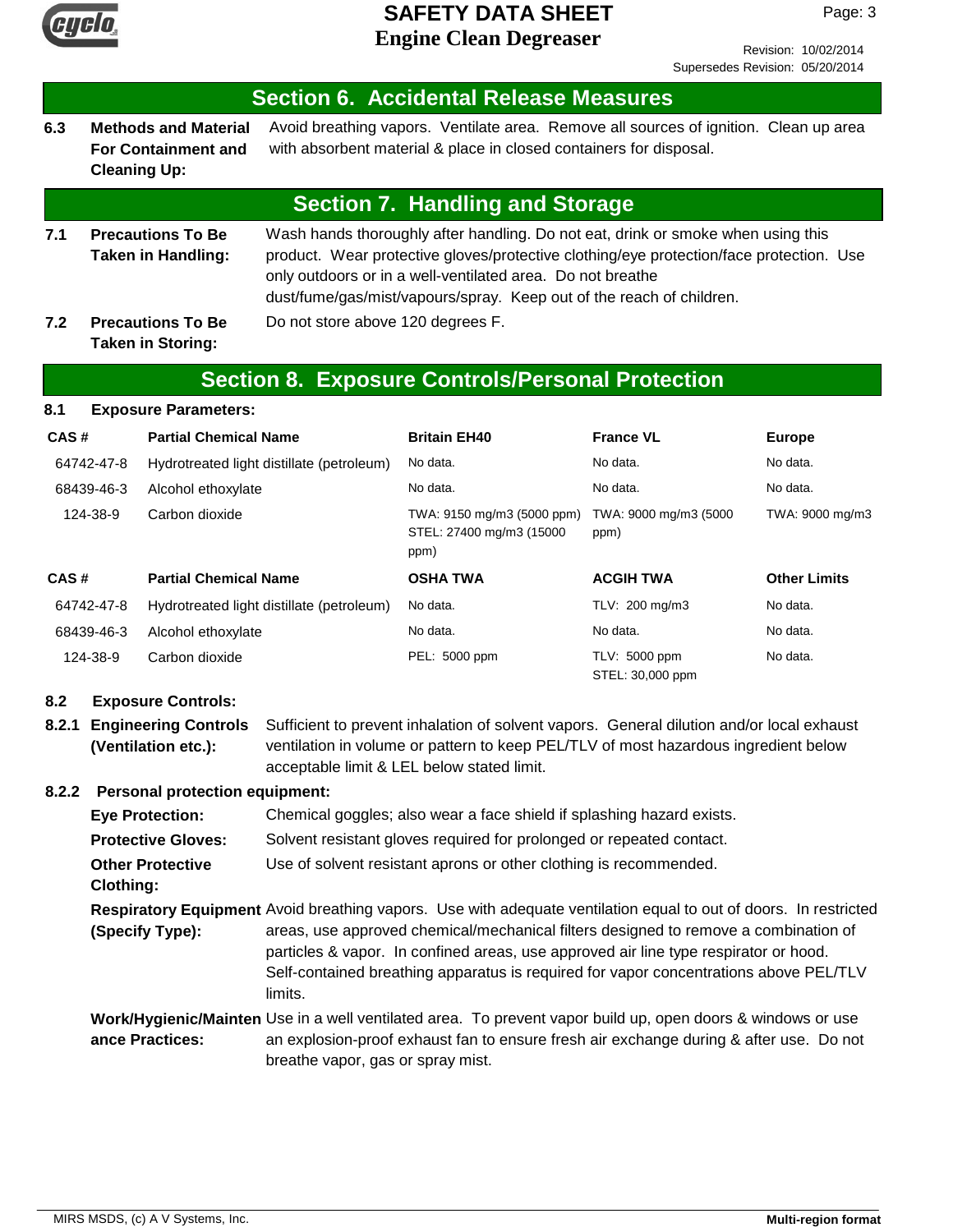

Revision: 10/02/2014 Supersedes Revision: 05/20/2014

|      |                                                                   | <b>Section 9. Physical and Chemical Properties</b>                                                        |
|------|-------------------------------------------------------------------|-----------------------------------------------------------------------------------------------------------|
| 9.1  |                                                                   | <b>Information on Basic Physical and Chemical Properties</b>                                              |
|      | <b>Physical States:</b>                                           | [ ] Gas<br>[X] Liquid<br>[ ] Solid                                                                        |
|      | <b>Appearance and Odor:</b>                                       | Clear, colorless to slightly discolored solution with aromatic odor.                                      |
|      | <b>Melting Point:</b>                                             | No data.                                                                                                  |
|      | <b>Boiling Point:</b>                                             | 310.00 F (154.4 C) - 410.00 F (210.0 C)                                                                   |
|      | Flash Pt:                                                         | >= 70.00 C (158.0 F) Method Used: Pensky-Marten Closed Cup                                                |
|      | <b>Evaporation Rate:</b>                                          | No data.                                                                                                  |
|      | <b>Explosive Limits:</b>                                          | LEL: No data.<br>UEL: No data.                                                                            |
|      | Vapor Pressure (vs. Air or                                        | No data.                                                                                                  |
|      | mm Hg):                                                           |                                                                                                           |
|      | Vapor Density (vs. $Air = 1$ ):                                   | No data.                                                                                                  |
|      | Specific Gravity (Water = 1):                                     | .81                                                                                                       |
|      | <b>Solubility in Water:</b>                                       | <b>NIL</b>                                                                                                |
|      | <b>Autoignition Pt:</b>                                           | No data.                                                                                                  |
| 9.2  | <b>Other Information</b>                                          |                                                                                                           |
|      | <b>Percent Volatile:</b>                                          | 0.0 % by weight.                                                                                          |
|      |                                                                   | <b>Section 10. Stability and Reactivity</b>                                                               |
| 10.1 | <b>Reactivity:</b>                                                | No data available.                                                                                        |
| 10.2 | Stability:                                                        | Unstable [ ]<br>Stable $[X]$                                                                              |
| 10.3 | <b>Conditions To Avoid -</b><br><b>Hazardous Reactions:</b>       | No data available.                                                                                        |
|      | <b>Possibility of</b><br><b>Hazardous Reactions:</b>              | Will occur [ ]<br>Will not occur [X]                                                                      |
| 10.4 | <b>Conditions To Avoid -</b><br>Instability:                      | Application to hot surfaces. Storage above 120F. Exposure to open flame.                                  |
| 10.5 | Incompatibility -<br><b>Materials To Avoid:</b>                   | Contact with oxidizing agents.                                                                            |
| 10.6 | <b>Hazardous</b><br><b>Decomposition Or</b><br><b>Byproducts:</b> | May produce fumes when heated to decomposition. Fumes may contain carbon<br>monoxide & other toxic fumes. |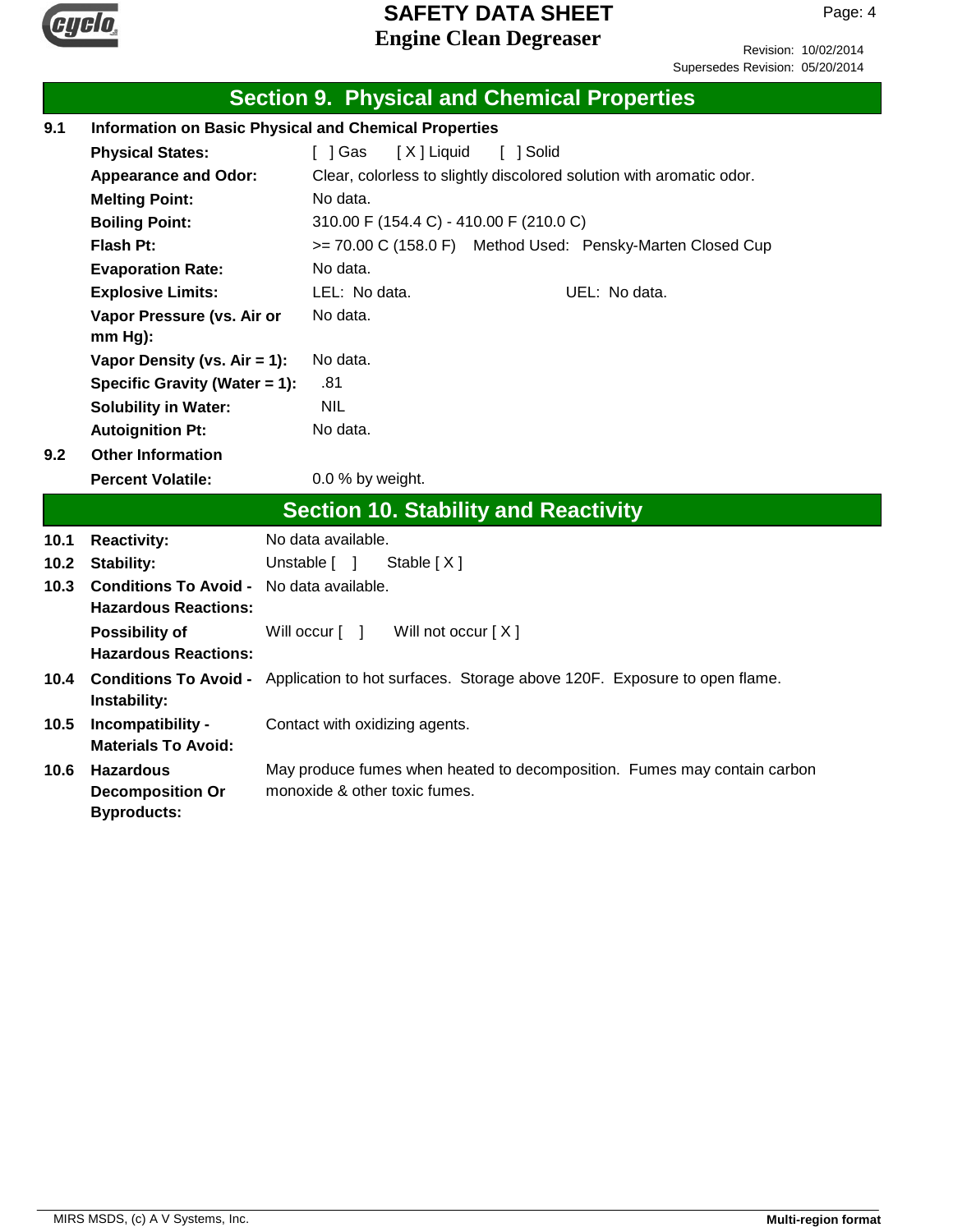

|                                 | 110011011. 1000222017 |
|---------------------------------|-----------------------|
| Supersedes Revision: 05/20/2014 |                       |

|                                             |                                           |                                                 | <b>Section 11. Toxicological Information</b>                                                          |                       |                                                         |                                                                                                                                                                                                                    |              |                                                           |
|---------------------------------------------|-------------------------------------------|-------------------------------------------------|-------------------------------------------------------------------------------------------------------|-----------------------|---------------------------------------------------------|--------------------------------------------------------------------------------------------------------------------------------------------------------------------------------------------------------------------|--------------|-----------------------------------------------------------|
| 11.1                                        |                                           | Information on<br><b>Toxicological Effects:</b> | No data available.                                                                                    |                       |                                                         |                                                                                                                                                                                                                    |              |                                                           |
| CAS#                                        |                                           |                                                 | <b>Hazardous Components (Chemical Name)</b>                                                           |                       | <b>NTP</b>                                              | <b>IARC</b>                                                                                                                                                                                                        | <b>ACGIH</b> | <b>OSHA</b>                                               |
|                                             | 64742-47-8                                |                                                 | Hydrotreated light distillate (petroleum)                                                             |                       | n.a.                                                    | n.a.                                                                                                                                                                                                               | A4           | n.a.                                                      |
|                                             | 68439-46-3                                | Alcohol ethoxylate                              |                                                                                                       |                       | n.a.                                                    | n.a.                                                                                                                                                                                                               | n.a.         | n.a.                                                      |
|                                             | 124-38-9                                  | Carbon dioxide                                  |                                                                                                       |                       | n.a.                                                    | n.a.                                                                                                                                                                                                               | n.a.         | n.a.                                                      |
|                                             |                                           |                                                 | <b>Section 12. Ecological Information</b>                                                             |                       |                                                         |                                                                                                                                                                                                                    |              |                                                           |
|                                             |                                           |                                                 | <b>Section 13. Disposal Considerations</b>                                                            |                       |                                                         |                                                                                                                                                                                                                    |              |                                                           |
| 13.1                                        | Method:                                   | <b>Waste Disposal</b>                           | Dispose of contents/container in accordance with local/regional/national/international<br>regulation. |                       |                                                         |                                                                                                                                                                                                                    |              |                                                           |
|                                             |                                           |                                                 | <b>Section 14. Transport Information</b>                                                              |                       |                                                         |                                                                                                                                                                                                                    |              |                                                           |
| 14.1                                        |                                           | <b>LAND TRANSPORT (US DOT):</b>                 |                                                                                                       |                       |                                                         |                                                                                                                                                                                                                    |              |                                                           |
|                                             | <b>UN/NA Number:</b>                      | <b>DOT Hazard Class:</b>                        | DOT Proper Shipping Name: Consumer Commodity<br>ORM-D                                                 | ORM-D                 |                                                         |                                                                                                                                                                                                                    |              |                                                           |
| 14.1                                        |                                           |                                                 | <b>LAND TRANSPORT (European ADR/RID):</b>                                                             |                       |                                                         |                                                                                                                                                                                                                    |              |                                                           |
|                                             |                                           | <b>ADR/RID Shipping Name:</b>                   | Aerosols, Ltd. Qty.                                                                                   |                       |                                                         |                                                                                                                                                                                                                    |              |                                                           |
|                                             | <b>UN Number:</b><br><b>Hazard Class:</b> |                                                 | 1950<br>N.A.                                                                                          |                       | <b>ADR Classification:</b>                              |                                                                                                                                                                                                                    | 2.1          |                                                           |
| <b>MARINE TRANSPORT (IMDG/IMO):</b><br>14.2 |                                           |                                                 |                                                                                                       |                       |                                                         |                                                                                                                                                                                                                    |              |                                                           |
|                                             |                                           | <b>IMDG/IMO Shipping Name:</b>                  | Aerosols, Ltd. Qty.                                                                                   |                       |                                                         |                                                                                                                                                                                                                    |              |                                                           |
| <b>UN Number:</b>                           |                                           | 1950                                            |                                                                                                       | <b>Packing Group:</b> |                                                         |                                                                                                                                                                                                                    |              |                                                           |
|                                             | <b>Hazard Class:</b>                      |                                                 | N.A.                                                                                                  |                       | <b>IMDG Classification:</b><br><b>Marine Pollutant:</b> |                                                                                                                                                                                                                    | 2.2<br>No    |                                                           |
| 14.3                                        |                                           | AIR TRANSPORT (ICAO/IATA):                      |                                                                                                       |                       |                                                         |                                                                                                                                                                                                                    |              |                                                           |
|                                             |                                           | <b>ICAO/IATA Shipping Name:</b>                 | Aerosols, non-flammable, 2.2, Ltd. Qty.                                                               |                       |                                                         |                                                                                                                                                                                                                    |              |                                                           |
|                                             | <b>UN Number:</b><br><b>Hazard Class:</b> |                                                 | 1950<br>N.A.                                                                                          |                       | <b>IATA Classification:</b>                             |                                                                                                                                                                                                                    | 2.2          |                                                           |
|                                             |                                           |                                                 | <b>Section 15. Regulatory Information</b>                                                             |                       |                                                         |                                                                                                                                                                                                                    |              |                                                           |
|                                             |                                           |                                                 | EPA SARA (Superfund Amendments and Reauthorization Act of 1986) Lists                                 |                       |                                                         |                                                                                                                                                                                                                    |              |                                                           |
| CAS#                                        |                                           |                                                 | <b>Hazardous Components (Chemical Name)</b>                                                           |                       | S. 302 (EHS)                                            | <b>S. 304 RQ</b>                                                                                                                                                                                                   | S. 313 (TRI) |                                                           |
|                                             | 64742-47-8                                |                                                 | Hydrotreated light distillate (petroleum)                                                             | No                    |                                                         | No                                                                                                                                                                                                                 | No           |                                                           |
|                                             | 68439-46-3                                | Alcohol ethoxylate                              |                                                                                                       | No.                   |                                                         | No.                                                                                                                                                                                                                | No.          |                                                           |
|                                             | 124-38-9                                  | Carbon dioxide                                  |                                                                                                       | No                    |                                                         | No                                                                                                                                                                                                                 | No           |                                                           |
| CAS#                                        |                                           |                                                 | <b>Hazardous Components (Chemical Name)</b>                                                           |                       | <b>Other US EPA or State Lists</b>                      |                                                                                                                                                                                                                    |              |                                                           |
|                                             | 64742-47-8                                |                                                 | Hydrotreated light distillate (petroleum)                                                             |                       |                                                         | CAA HAP, ODC: No; CWA NPDES: No; TSCA: Inventory; CA<br>PROP.65: No; CA TAC, Title 8: No; MA Oil/HazMat: No; MI<br>CMR, Part 5: No; NC TAP: No; NJ EHS: No; NY Part 597: No;<br>PA HSL: No; SC TAP: No; WI Air: No |              |                                                           |
|                                             | 68439-46-3                                | Alcohol ethoxylate                              |                                                                                                       |                       |                                                         | CAA HAP, ODC: No; CWA NPDES: No; TSCA: Inventory; CA<br>PROP.65: No; CA TAC, Title 8: No; MA Oil/HazMat: No; MI                                                                                                    |              | CMR, Part 5: No; NC TAP: No; NJ EHS: No; NY Part 597: No; |